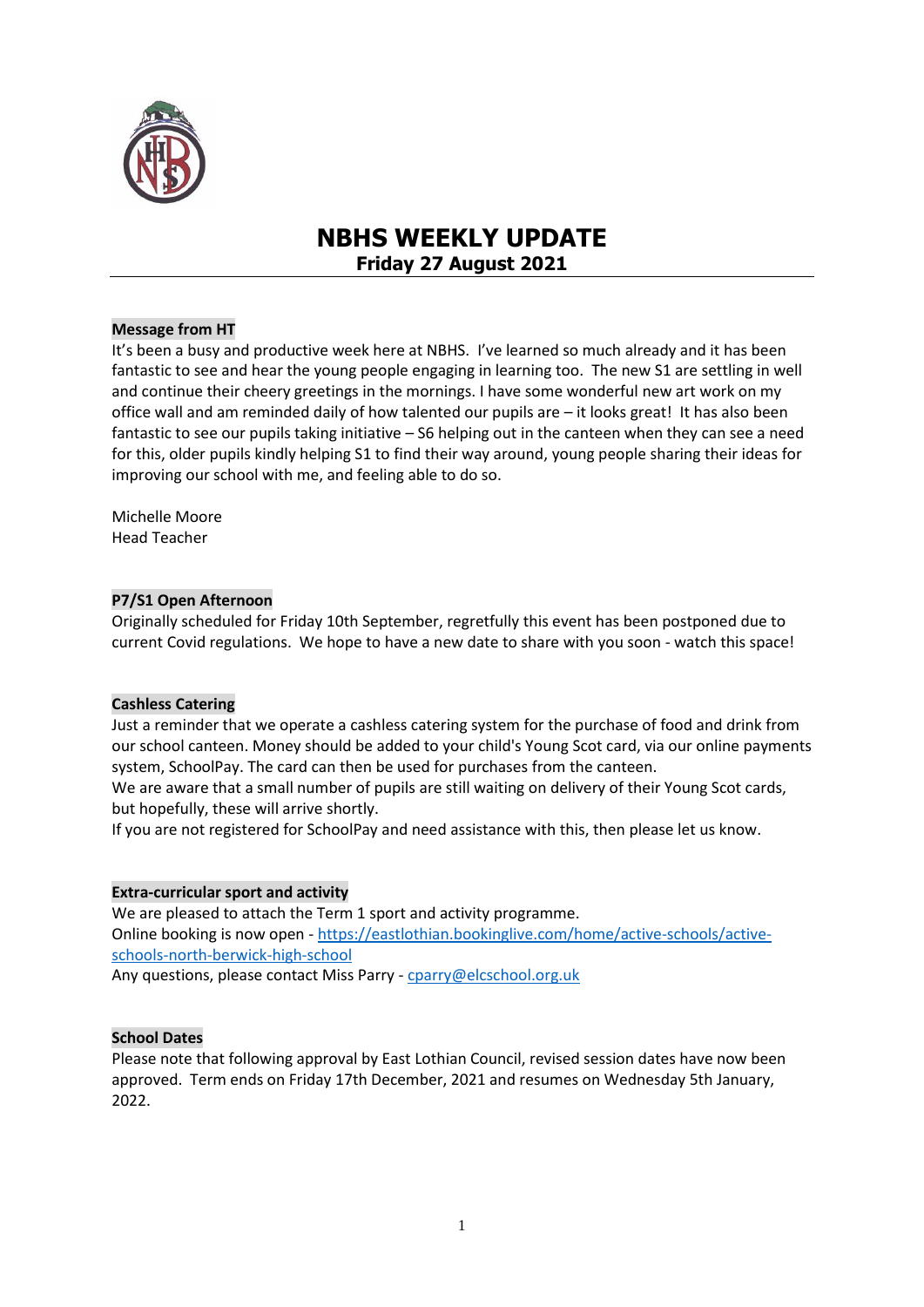## **Flu Vaccination Programme**

From this academic year 2021/22, the flu vaccine will be offered to all primary AND secondary school pupils. This programme will take place in school later in this session; the date will be confirmed in due course. In the meantime, flu consent forms have been issued to all pupils today. Please discuss this with your young person, and if you wish them to participate, then please return the completed consent form to the school by **Friday 3 September 2021**.

#### **Dress Code**

Young people displaying they are part of the NBHS community by adhering to dress code is very important to our ethos and to the safety of our school. Please continue to support the wearing of dress code whenever possible.

## **Parents' Evenings**

A short consultation will be undertaken shortly via Google Survey to capture your views on online Parents' Evenings. Feedback to date has been very positive.

# **SQA**

The Scottish Government has confirmed that an exam diet for National 5, Higher and Advanced Higher courses will be held from 26th April to 1st June 2022, as long as it is safe to do so. Further information can be found here[: https://blogs.sqa.org.uk/awarding2021/national-qualification](https://blogs.sqa.org.uk/awarding2021/national-qualification-assessments-in-2021-22-learner-guide/)[assessments-in-2021-22-learner-guide/](https://blogs.sqa.org.uk/awarding2021/national-qualification-assessments-in-2021-22-learner-guide/)

# **Smartcards**

Transport team staff are coming in to school again on Tuesday morning to activate pupils' smartcards for their bus routes, so it is vital that pupils that missed this last week bring their smart cards with them on Tuesday. Pupils should hand their smartcards to their tutor teacher at tutor time, the activated cards will be available in time for break/lunchtime use and can be collected from the school office.

**Careers Mick Burns** Careers Adviser Email: [mick.burns@sds.co.uk](https://mail.elcschool.org.uk/owa/redir.aspx?C=fbGa3DGVrsUoQB2CnJP23eXwMGzxu7J1CtarT6dTOwkq_NlpJujXCA..&URL=mailto%3amick.burns%40sds.co.uk) **Mobile:** 07887 831454 Twitter: MickBurns2 Blog: [www.edubuzz.org/careers](http://www.edubuzz.org/careers)

A very warm welcome to the updates from Skills Development Scotland Careers Advisers for North Berwick High, 2021/22 session.

I'm delighted to be joined by my colleague, Wendy Malcolm [wendy.malcolm@sds.co.uk](mailto:wendy.malcolm@sds.co.uk) this session and please free to contact us if you have any questions.

We have delivered **the S3 and S6 careers talks** which can be viewe[d here](https://www.edubuzz.org/careers/2021/05/12/s3-careers-talk-june-2021/) and [here](https://www.edubuzz.org/careers/2021/06/10/s6-careers-talk-june-2021/) and you can download the resources to help with career planning, particularly those now in S6. All S3 students are offered an individual careers interview and these will take place over this term.

Some local part time opportunities with Anderson's Quality Meats and Cake can be viewed [here](https://www.edubuzz.org/careers/2021/08/23/andersons-quality-butcher-north-berwick-vacancies/) and [here](https://www.edubuzz.org/careers/2021/08/19/cake-north-berwick-vacancy/)